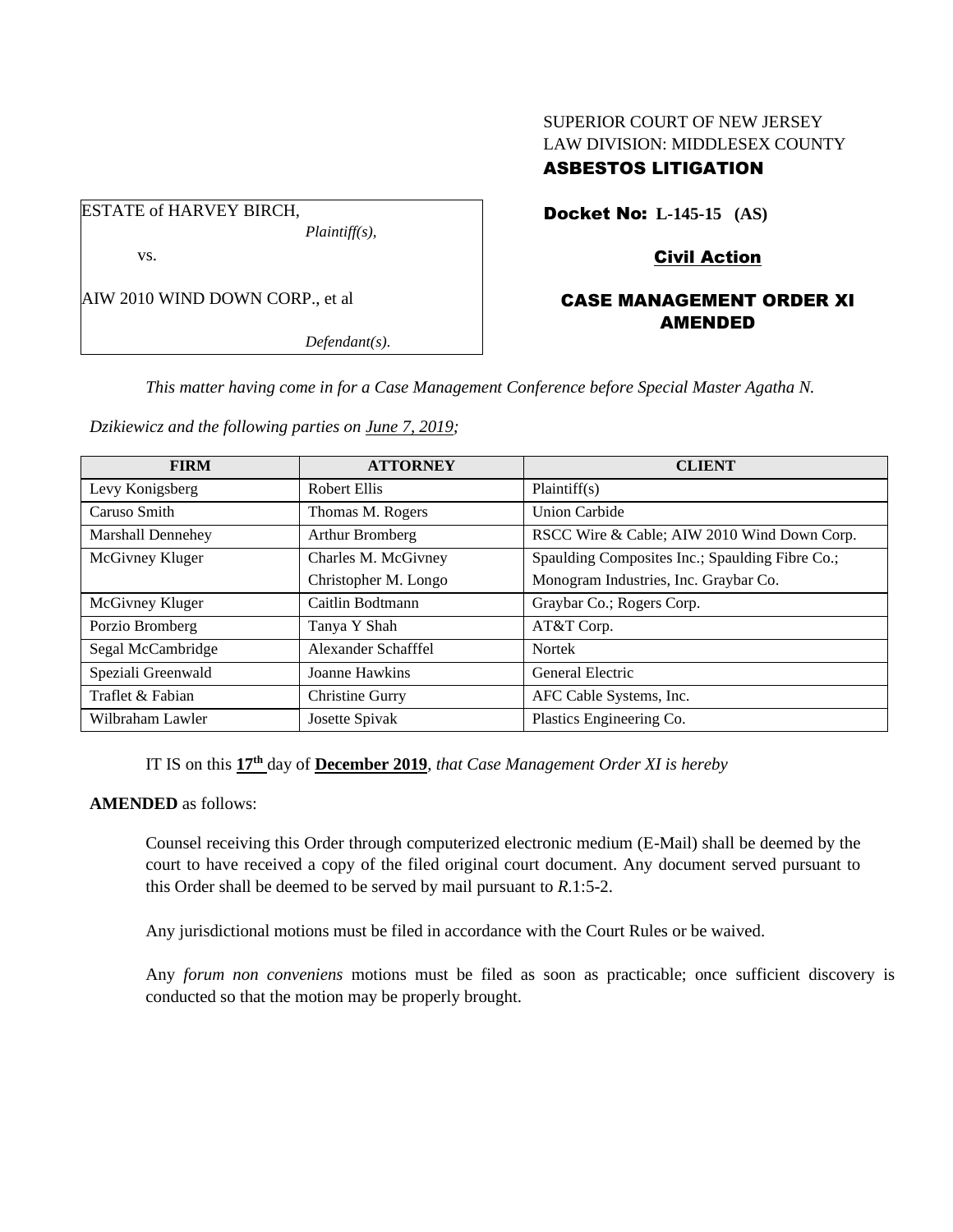# **DISCOVERY**

- March 31, 2020 Fact discovery, including depositions, shall be completed by this date. Plaintiff's counsel shall contact the Special Master within one week of this deadline if all fact discovery is not completed.
- March 31, 2020 Depositions of corporate representatives shall be completed by this date.

#### **EARLY SETTLEMENT**

July 24, 2020 Settlement demands shall be served on all counsel and the Special Master by this date.

#### **SUMMARY JUDGMENT MOTION PRACTICE**

| May 29, 2020  | Plaintiff's counsel shall advise, in writing, of intent not to oppose motions by this<br>date. |
|---------------|------------------------------------------------------------------------------------------------|
| June 12, 2020 | Summary judgment motions shall be filed no later than this date.                               |
| July 10, 2020 | Last return date for summary judgment motions.                                                 |

# **MEDICAL EXPERT REPORT**

September 30, 2020 Defendants shall identify its medical experts and serve medical reports, if any, by this date. In addition, defendants shall notify plaintiff's counsel (as well as all counsel of record) of a joinder in an expert medical defense by this date.

## **LIABILITY EXPERT REPORTS**

May 15, 2020 Plaintiff shall identify its liability experts and serve liability expert reports by this date or waive any opportunity to rely on liability expert testimony.

September 30, 2020 Defendants shall identify its liability experts and serve liability expert reports, if any, by this date or waive any opportunity to rely on liability expert testimony.

## **ECONOMIST EXPERT REPORTS**

- May 15, 2020 Plaintiff shall identify its expert economists and serve expert economist report(s), if any, by this date or waive any opportunity to rely on economic expert testimony.
- September 30, 2020 Defendants shall identify its expert economists and serve expert economist report(s), if any, by this date or waive any opportunity to rely on economic expert testimony.

## **EXPERT DEPOSITIONS**

October 23, 2020 Expert depositions shall be completed by this date. To the extent that plaintiff and defendant generic experts have been deposed before, the parties seeking that deposition in this case must file an application before the Special Master and demonstrate the necessity

 $\_$  , and the set of the set of the set of the set of the set of the set of the set of the set of the set of the set of the set of the set of the set of the set of the set of the set of the set of the set of the set of th